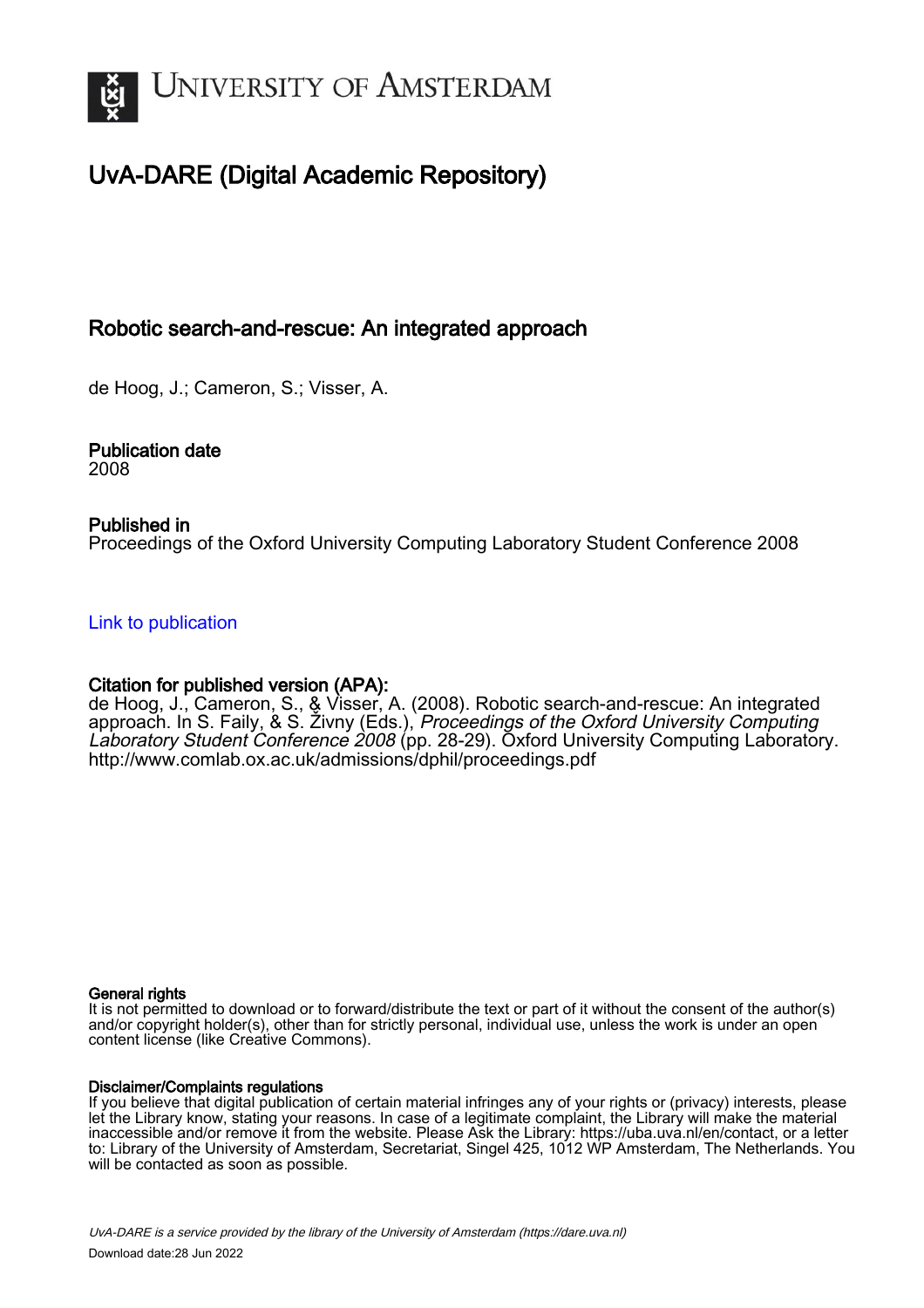# Robotic Search-and-Rescue An integrated approach

Julian de  $Hooq<sup>1</sup>$ , Stephen Cameron<sup>1</sup>, and Arnoud Visser<sup>2</sup>

<sup>1</sup> Oxford University Computing Laboratory, Parks Road, Oxford OX1 3QD, UK <sup>2</sup> Intelligent Systems Laboratory, University of Amsterdam, 1098 SJ Amsterdam, the Netherlands

#### 1. Introduction

Recent advances in robotics and computer science mean that it is now possible to use teams of robots for many real-world applications. One very important application is robotic search-and-rescue. Robots are highly suitable for search-and-rescue tasks since they may be deployed in dangerous and toxic environments without putting human responders at risk.

Initial uses of rescue robots, such as during rescue efforts following the 2001 collapse of the World Trade Centre in New York, have highlighted the fact that many improvements are still required if robots are to provide extensive assistance in search-and-rescue scenarios. While much effort is going into development of more robust and mobile robot platforms, it is also necessary to develop advanced methods for multi-robot coordination and practical user interfaces for humans to control the robots.

Here we describe an approach being developed jointly by Amsterdam's Intelligent Systems Laboratory and the Oxford University Computing Laboratory that integrates advanced techniques from a variety of fields such as mapping, localization, exploration, communication, navigation and human-robot interface design. All research reported here is performed using the USARSim simulator<sup>3</sup>.



Fig. 1. The simulation process: a real P2AT robot is modeled in the simulator. Teams of simulated P2AT's are then used to test exploration algorithms. The operator only sees the gradually built-up map on the right.

 $^3$  Available for download at http://sourceforge.net/projects/usarsim. Based on a commercial game engine, this simulator uses state of the art techniques for simulating physics and rendering graphics. It is fully configurable, allowing for independent development of simulated robot models, sensors and environments.